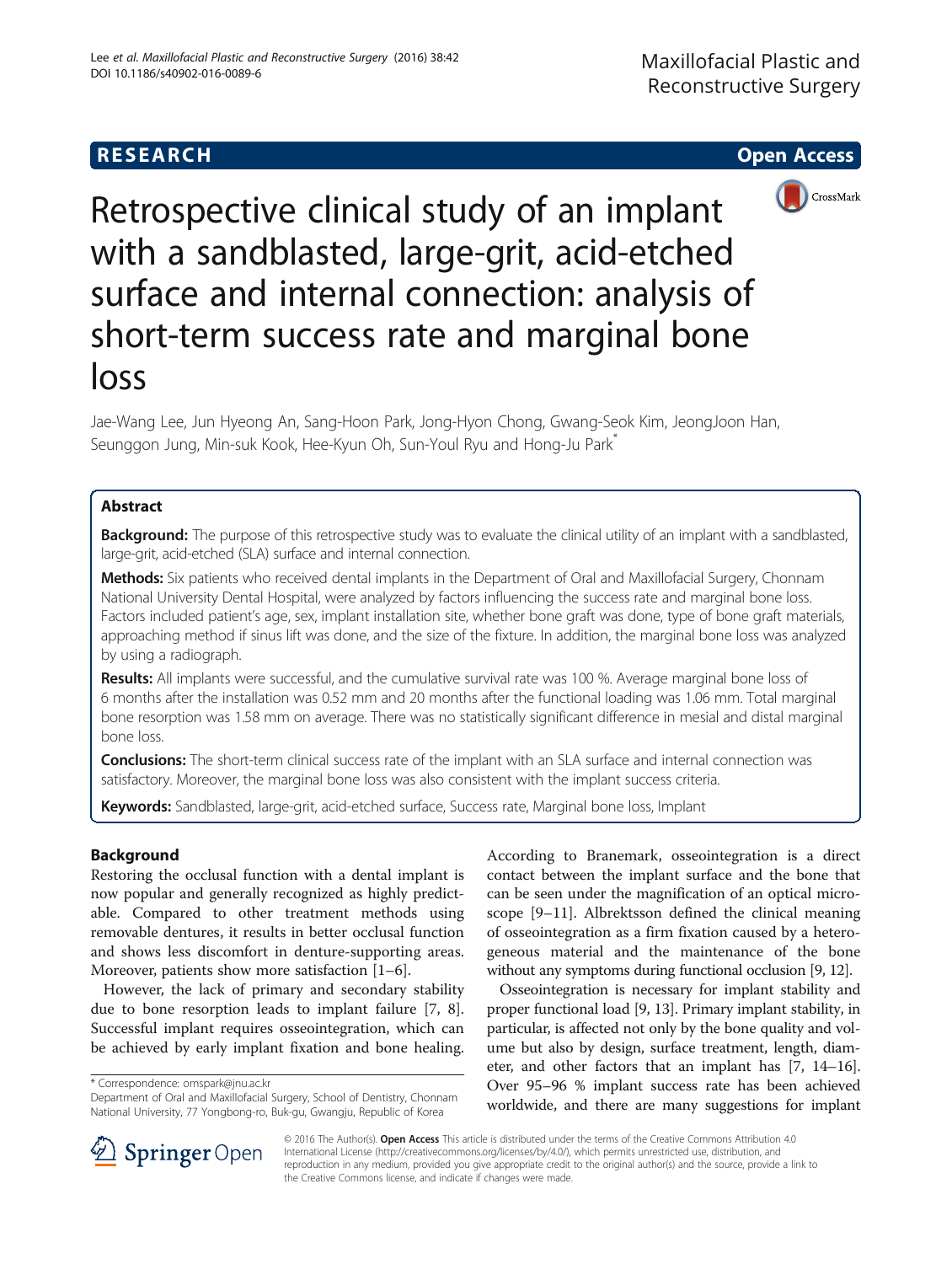surface treatment to increase biocompatibility and boneforming ability of the host [\[9, 17](#page-5-0)–[22](#page-5-0)]. There have been many studies showing implant success. It is noted that there are many factors affecting the long-term success of an implant. Marginal bone height is important in determining the functional and esthetic success [[1, 23\]](#page-5-0). It is also compulsory to keep the proper height of the marginal bone for long-term success.

Sandblasted, large-grit, acid-etched (SLA) implant that underwent acid etching treatment after body cut using high-pressure large metal grain particles shows better early osseointegration than differently surface-treated implants. Such fact has been demonstrated in animal studies [[24](#page-5-0)–[28](#page-5-0)]. However, studies on the clinical usefulness of the SLA implant are not sufficient at this point.

The main purpose of this study was to evaluate the clinical usefulness of SLA implants. This study retrospectively analyzed clinical and radiographic data after implant fixation and application of functional load. Sex, age, and systemic disease of patients and fixation location, diameter, and length of the implants were also checked in order to analyze the effect of such factors on the marginal bone loss.

## **Methods**

#### Patients and materials

This study retrospectively analyzed radiographs of six patients who had implant surgery from July 2012 to June 2014, using 32 implants with the Shinhung® Luna system. Of six patients, there were four men and two women between the ages of 23 and 65 years and an average age of 53.5 years. Conditions of patients with systemic disease (one with hypertension, one with hypertension and diabetes, and one with hepatitis B) were well controlled.

The Shinhung® Luna system fixture used in this study is an internal submerged type, and its tapered body can obtain firm and stable early fixation in any bone quality. Three helical cutting edges allow self-tapping that can ease implant installation and minimize the resistance of the bone. Gradually enlarging thread exerts pressure on the bone and makes it favorable for stable insertion and by decreasing bone damage. Its upper open-type part enables less resistant installation without any additional drilling. Double thread with 35° spiral helix empowers quick and firm installation. An SLA surface showing an average roughness of over Ra 2.5 μm improved bone healing period and cell response by more than 20 %, respectively. In addition, outstanding early fixation was achieved in soft bones.

There were 17 implants with 11.5-mm, 9 with 10.0-mm, 5 with 13.0-mm, and 1 with 8.5-mm length. There were 20 implants with 5.0-mm, 8 with 4.0-mm, and 4 with 4.5-mm diameter (Table 1).

Table 1 Number of implants placed according to implant length and diameter

|                  | 8.5 mm | $10.0$ mm | $11.5$ mm | 13.0 mm | Total |
|------------------|--------|-----------|-----------|---------|-------|
| 4.0 mm           |        |           |           |         |       |
| 4.5 mm           |        |           | ર         |         |       |
| $5.0 \text{ mm}$ |        | ╮         | 11        | Κ       | 20    |
| Total            |        |           | 1/        | ∽       | 32    |

Among 32 implants, 21 were installed in the maxilla and 11 were installed in the mandible. Detailed information of the implant locations is described in Table 2.

Several kinds of bone graft materials were used for maxillary sinus floor elevation. The mandibular ramus was used for autogenous bone graft and Bio-Oss® (Geistlich, Wolhusen, Switzerland) for heterogeneous bone graft.

## Surgical procedures

Local anesthesia was administered prior to implant installation. Implant was installed following the fullthickness flap elevation according to the recommendation of the manufacturer. Crestal or lateral approach was applied when the maxillary sinus elevation was needed. Maxillary sinus elevation was performed in 18 out of 21 cases of the maxilla. Sixteen out of 18 implants were performed with bone graft and the other two without it. In the case of bone graft, the autogenous bone was used solely in 13 cases. A mixture of autogenous and heterogeneous bones was used in three cases (Table [3](#page-2-0)).

# Assessments

# Analysis of medical records

Referring to the medical records of patients, their sex, age, and systemic disease, the location of the implant installation, and its length and diameter were investigated. According to such data, the difference in the duration of the implant success and their effects towards marginal bone resorption were evaluated.

The criteria of success are as follows [\[3, 24, 29, 30\]](#page-5-0):

- The absence of mobility assessed manually and by a manual torque test
- The absence of peri-implant radiolucency
- The absence of continuous pain or suppuration around the implant

Table 2 Number of implants placed according to location in the arch

| Location | Maxilla | Mandible | Total |
|----------|---------|----------|-------|
| Premolar |         |          | Q,    |
| Molar    | 13      | 10       | 23    |
| Total    | 71      | 11       | 32    |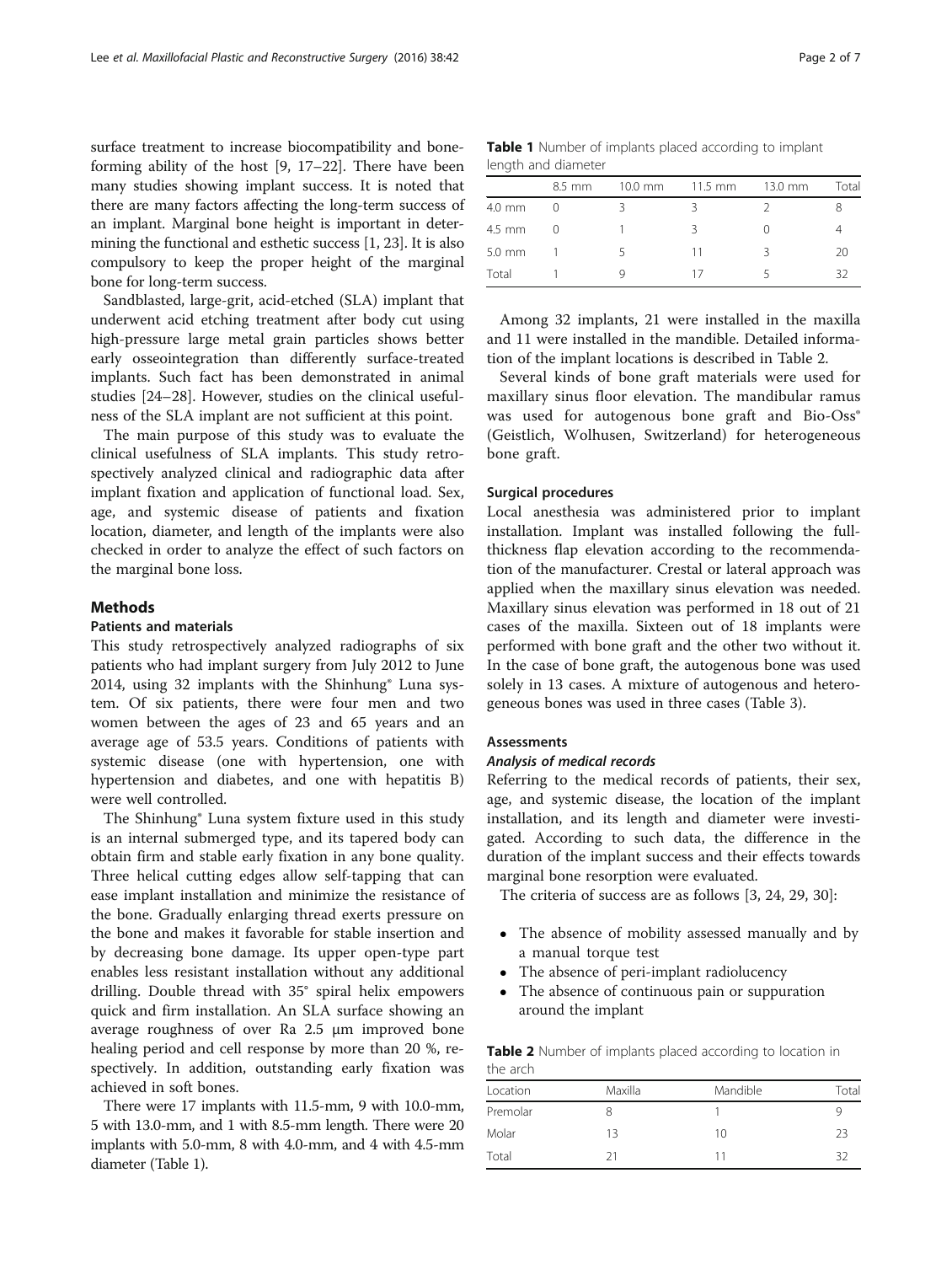<span id="page-2-0"></span>Table 3 Type of sinus bone graft materials

| Type of bone graft material                    | Number of cases (%) |
|------------------------------------------------|---------------------|
| Mandibular ramus bone                          | 13(81.3)            |
| Mandibular ramus bone $+$ Bio-Oss <sup>®</sup> | 3(18.7)             |
| Total                                          | 16 (100)            |

- The absence of deep (>5 mm) pockets adjacent to the implant
- Bone loss <4 mm

The criteria of survival are as follows [[31, 32](#page-5-0)]:

- The absence of pain, foreign body sensation, and dysesthesia
- The absence of recurrent peri-implant infection with suppuration
- The absence of mobility
- The absence of continuous radiolucency around the implant

# Analysis of radiographs

Radiographs were taken after the implant installation, 6 months after the installation, and after the functional loading. To calculate the marginal bone loss, distance from the top level of the implant platform to the marginal bone contact level on the uppermost part of the implant was measured. In addition, mesial and distal parts of the implant were measured each time. The marginal bone resorption levels were measured right after the implant installation, 6 months after the installation, and after the functional loading.

The length of the implant fixture was set as a standard in radiographic correction. The distance from the top level of the implant platform to the marginal bone contact level on the uppermost part of the implant  $(A)$  and the length of the implant fixture (B) were measured and corrected as follows to get the actual distance from the top level of the implant platform to the marginal bone contact level on the uppermost part of the implant  $(X)$  (Fig. 1).

$$
X=AB/B'
$$

where A is the distance from the top level of the implant platform to the marginal bone contact level on the uppermost part of the implant (measurement value),  $B$  is the length of the implant fixture (actual value), and  $B'$  is the length of the implant fixture (measurement value).

The periodic marginal bone resorption was quantified by subtracting previously measured marginal bone length from the one measured each time.

Fig. 1 Measurement of the marginal bone loss

## Statistical analysis

In order to compare the marginal bone resorption at different parts of the fixture, paired sample  $t$  test was performed. Independent sample  $t$  test was applied for measuring the difference in marginal bone resorption according to patients' sex, the location of the installation site, and systemic disease. For statistical analysis, SPSS (version 17.0 for Windows, SPSS Inc., Chicago, IL, USA) was used.

## Results

#### Marginal bone loss around implants

Marginal bone loss of 32 implants was measured periodically. The average marginal bone loss at 6 months after the installation was 0.52 mm and at 20 months after the functional loading was 1.06 mm. Total marginal bone resorption was 1.58 mm on average. There was no statistically significant difference in the mesial and distal marginal bone loss (Table 4).

## Marginal bone loss between men and women

Marginal bone loss was compared between sexes. From the installation to after the functional loading, the average marginal bone loss was 1.02 mm in men and 2.52 mm in women. The marginal bone loss showed significant differences in the distal area at 6 months after

Table 4 Marginal bone loss around implants according to the observation period

|              | Marginal bone resorption (mm) (mean $\pm$ SD) |               |                    |  |  |
|--------------|-----------------------------------------------|---------------|--------------------|--|--|
|              | Mesial                                        | Distal        | $t$ test $P$ value |  |  |
| Sur-6 months | $0.59 + 0.77$                                 | $0.46 + 0.47$ | 394                |  |  |
| Prosthesis   | $1.19 + 1.38$                                 | $0.92 + 0.94$ | .193               |  |  |
| Total        | $1.78 + 1.79$                                 | $1.38 + 1.29$ | 173                |  |  |

Sur-6 months the period from surgery to 6 months, Prosthesis the period from functional loading to 20 months, SD standard deviation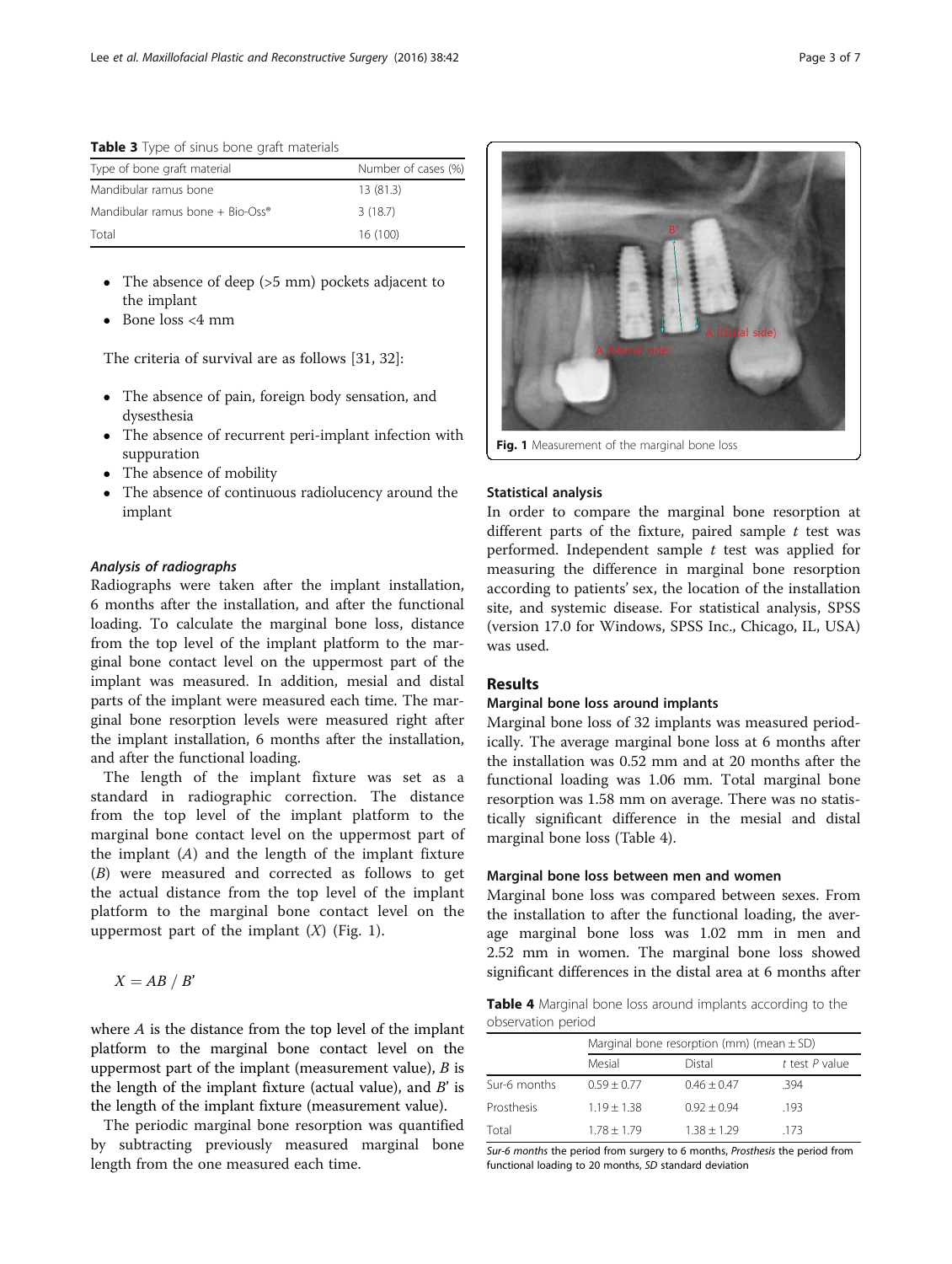the installation and both mesial and distal areas at 20 months after the functional loading (Table 5).

#### Marginal bone loss according to the region in the arch

The difference in marginal bone loss between the premolar and molar regions was evaluated periodically. The average loss was 2.01 mm in the premolar and 1.42 mm in the molar region at the point of installation until an average of 20 months after the functional loading. However, the differences did not suggest any statistical significance (Table 6).

The marginal bone loss between the maxilla and mandible was evaluated. The maxillary loss was 1.72 mm and mandibular loss was 1.32 mm on average from the point of installation to an average period of 20 months after the functional loading. Despite the greater loss in the maxilla, no significant difference was found (Table 7).

#### Marginal bone loss according to systemic disease

From the point of installation to the functional loading, marginal bone loss of patients with the systemic disease was 1.07 mm on average while that of healthy patients was 2.34 mm. Until 6 months after the installation and until an average period of 20 months after the functional loading, particularly, the distal area showed a significant difference (Table [8](#page-4-0)).

#### Cumulative survival rate and success rate of implants

Among the 32 implants, none was removed during the study period. The cumulative survival rate was 100 %. At the final progress review of the observations, two implants showed more than baseline marginal bone loss. The success rate was 93.8 %.

Table 5 Comparison of marginal bone loss between men and women

|            | Site   | Sex    | Implant<br>observed | Bone resorption<br>$(mm)$ (mean $\pm$ SD) | t test<br>P value |
|------------|--------|--------|---------------------|-------------------------------------------|-------------------|
| Sur-6      | Mesial | Male   | 20                  | $0.56 \pm 0.86$                           | .809              |
| months     |        | Female | 12                  | $0.63 \pm 0.65$                           |                   |
|            | Distal | Male   | 20                  | $0.23 \pm 0.21$                           | .002              |
|            |        | Female | 12                  | $0.84 \pm 0.53$                           |                   |
| Prosthesis | Mesial | Male   | 20                  | $0.77 \pm 1.33$                           | .021              |
|            |        | Female | 12                  | $1.90 \pm 1.19$                           |                   |
|            | Distal | Male   | 20                  | $0.48 \pm 0.49$                           | .003              |
|            |        | Female | 12                  | $1.67 + 1.06$                             |                   |
| Total      | Mesial | Male   | 20                  | $1.33 \pm 1.81$                           | .064              |
|            |        | Female | 12                  | $2.54 \pm 1.55$                           |                   |
|            | Distal | Male   | 20                  | $0.71 \pm 0.52$                           | .001              |
|            |        | Female | 12                  | $2.51 + 1.41$                             |                   |

Sur-6 months the period from surgery to 6 months, Prosthesis the period from functional loading to 20 months, SD standard deviation

| Table 6 Comparison of marginal bone loss according to the |  |  |  |
|-----------------------------------------------------------|--|--|--|
| regions in the arch                                       |  |  |  |

|            | Site   | Location | Implant<br>observed | Bone resorption<br>$(mm)$ (mean $\pm$ SD) | t test<br>P value |
|------------|--------|----------|---------------------|-------------------------------------------|-------------------|
| $Sur-6$    | Mesial | Premolar | 9                   | $1.10 \pm 1.27$                           | .133              |
| months     |        | Molar    | 23                  | $0.39 \pm 0.33$                           |                   |
|            | Distal | Premolar | 9                   | $0.47 \pm 0.50$                           | .957              |
|            |        | Molar    | 23                  | $0.46 + 0.46$                             |                   |
| Prosthesis | Mesial | Premolar | 9                   | $1.39 \pm 1.23$                           | .626              |
|            |        | Molar    | 23                  | $1.12 \pm 1.45$                           |                   |
|            | Distal | Premolar | 9                   | $1.06 + 1.13$                             | .608              |
|            |        | Molar    | 23                  | $0.87 \pm 0.88$                           |                   |
| Total      | Mesial | Premolar | 9                   | $2.50 \pm 2.17$                           | .166              |
|            |        | Molar    | 23                  | $1.51 \pm 1.59$                           |                   |
|            | Distal | Premolar | 9                   | $1.53 \pm 1.57$                           | .692              |
|            |        | Molar    | 23                  | $1.33 \pm 1.19$                           |                   |

Sur-6 months the period from surgery to 6 months, Prosthesis the period from functional loading to 20 months, SD standard deviation

# Discussion

In this retrospective study, all implants were successful and the cumulative survival rate was 100 %. The cumulative survival rates of implants with an internal connection in various studies were 95.3 % at 5 years [\[33](#page-5-0), [34](#page-5-0)], 96.8 % at 8 years [[3, 33\]](#page-5-0), and 96.2 % at 10 years [\[33](#page-5-0), [35](#page-5-0)]. The observation period of this study was more than 1 year after loading. However, it is shorter than the period of the previous study. Considering the suggestion of several authors, the evaluation of the marginal bone resorption after a period of more than a year after loading could be used as one of the indicators to predict the

Table 7 Comparison of marginal bone loss between the maxilla and mandible

|            | Site   | Location | Implant<br>observed | Bone resorption<br>$(mm)$ (mean $\pm$ SD) | t test<br>P value |
|------------|--------|----------|---------------------|-------------------------------------------|-------------------|
| Sur-6      | Mesial | Maxilla  | 21                  | $0.73 \pm 0.91$                           | .070              |
| months     |        | Mandible | 11                  | $0.32 \pm 0.28$                           |                   |
|            | Distal | Maxilla  | 21                  | $0.41 \pm 0.37$                           | .511              |
|            |        | Mandible | 11                  | $0.55 \pm 0.62$                           |                   |
| Prosthesis | Mesial | Maxilla  | 21                  | $1.38 \pm 1.46$                           | .306              |
|            |        | Mandible | 11                  | $0.84 \pm 1.20$                           |                   |
|            | Distal | Maxilla  | 21                  | $0.93 \pm 0.94$                           | .985              |
|            |        | Mandible | 11                  | $0.92 \pm 0.99$                           |                   |
| Total      | Mesial | Maxilla  | 21                  | $2.11 \pm 1.92$                           | .161              |
|            |        | Mandible | 11                  | $1.16 \pm 1.38$                           |                   |
|            | Distal | Maxilla  | 21                  | $1.34 \pm 1.20$                           | .789              |
|            |        | Mandible | 11                  | $1.47 \pm 1.49$                           |                   |

Sur-6 month the period from surgery to 6 months, Prosthesis the period from functional loading to 20 months, SD standard deviation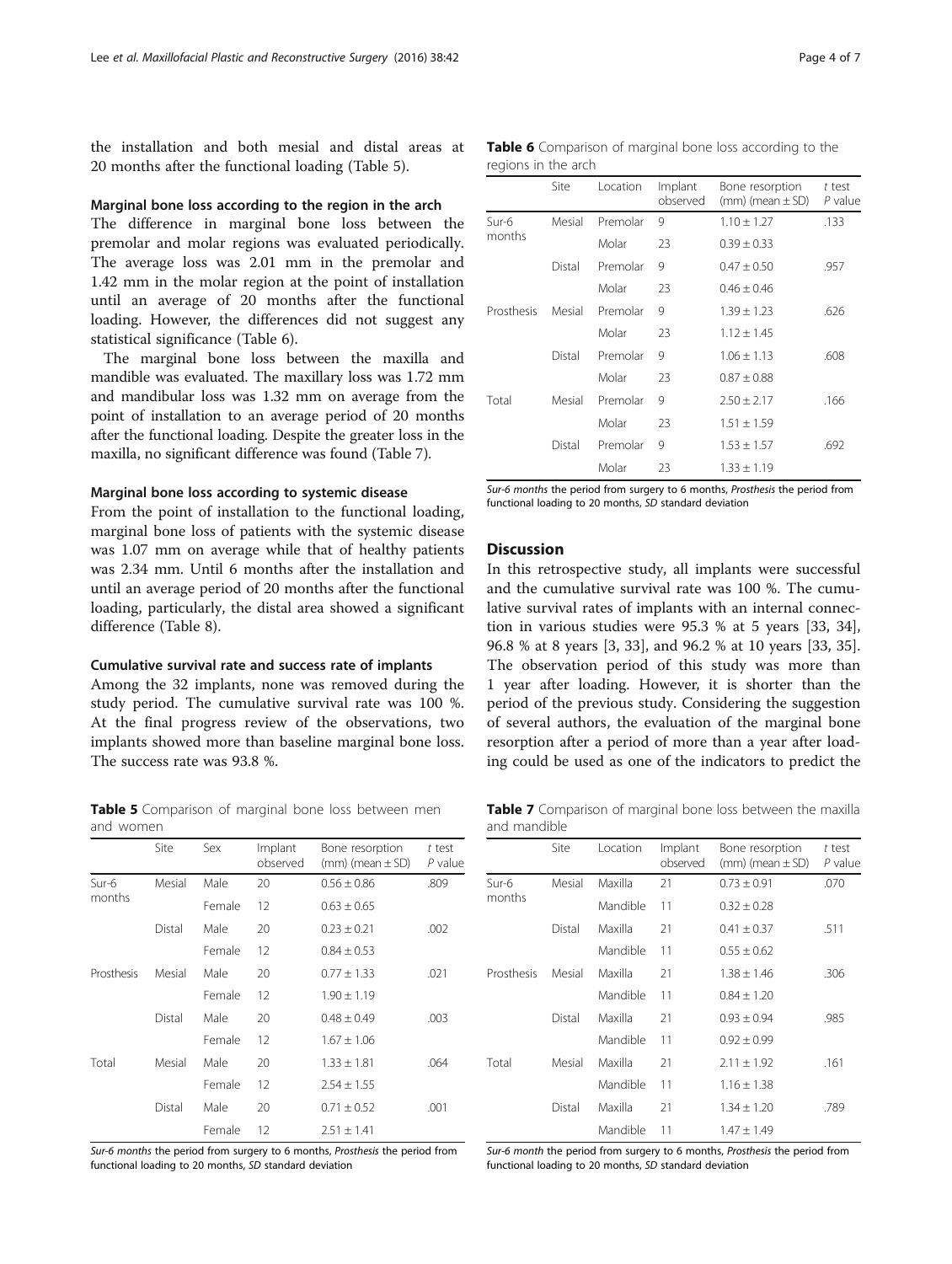<span id="page-4-0"></span>Table 8 Comparison of marginal bone loss according to systemic disease

|              | Site   | <b>Disease</b> | Implant<br>observed | Bone resorption<br>$(mm)$ (mean $\pm$ SD) | t test<br>P value |
|--------------|--------|----------------|---------------------|-------------------------------------------|-------------------|
| Sur-6 months | Mesial | $^{+}$         | 19                  | $0.59 \pm 0.87$                           | .977              |
|              |        |                | 13                  | $0.59 \pm 0.65$                           |                   |
|              | Distal | $^{+}$         | 19                  | $0.24 + 0.22$                             | .004              |
|              |        |                | 13                  | $0.78 \pm 0.55$                           |                   |
| Prosthesis   | Mesial | $+$            | 19                  | $0.80 \pm 1.36$                           | .051              |
|              |        |                | 13                  | $1.76 \pm 1.25$                           |                   |
|              | Distal | $+$            | 19                  | $0.50 \pm 0.49$                           | .006              |
|              |        |                | 13                  | $1.54 \pm 1.11$                           |                   |
| Total        | Mesial | $^{+}$         | 19                  | $1.40 \pm 1.84$                           | .142              |
|              |        |                | 13                  | $2.35 \pm 1.63$                           |                   |
|              | Distal | $+$            | 19                  | $0.74 \pm 0.52$                           | .002              |
|              |        |                | 13                  | $2.33 \pm 1.50$                           |                   |

Sur-6 month the period from surgery to 6 months, Prosthesis the period from functional loading to 20 months, SD standard deviation

long-term prognosis of the implant because most implant failures occur within 1 year after loading. The implant failure mainly occurred within 1 year after loading, and the failure rate dramatically reduced 1 year after loading [[36](#page-5-0)]. The causes of marginal bone loss within 1 year after loading were surgical trauma, excessive force placed on the crestal bone, traumatic occlusion, unfavorable jaw relationship, cantilever extensions, physiological residual ridge resorption, and inflammation [\[2](#page-5-0), [37\]](#page-5-0).

In this study, the radiographs were taken to evaluate and compare the marginal bone resorption in accordance with the observation period. The average marginal bone loss at 6 months after the implant installation was 0.52 mm and after an average of 20 months after the functional loading was 1.06 mm. The total marginal bone loss was 1.58 mm on average. A bone loss of up to 1.5 mm in the first year after loading is considered acceptable as part of biological remodeling according to the criteria by Albrektsson [[29\]](#page-5-0). According to the success criteria of Albrektsson and others [[24\]](#page-5-0), the absence of mobility and less than 4-mm bone loss was considered as a successful implant. It means that the Shinhung® Luna system fixture could be successfully used clinically. Its tapered body can obtain firm and stable early fixation in any bone quality. Gradually enlarging thread exerts pressure on the bone in stages and makes it favorable by decreasing bone damage and for stable installation.

Recently, SLA implants have been shown to have even better early osseointegration. In animal studies, the mean bone–implant contact was 30–40 % for titanium plasma-sprayed (TPS) implants but 50–60 % for SLA implants [[24, 25](#page-5-0)]. The implant failure was higher in the

resorbable blast media (RBM) group compared to the SLA group, and these results were significant [\[38](#page-5-0)].

In this study, the marginal bone loss was greater in women than in men. There were significant differences in the distal area after 6 months and both mesial and distal areas after the functional loading.

According to Wyatt and Zarb [\[37\]](#page-5-0), no sex difference was seen in the mean annual bone loss after the first year of loading. In other studies, there were no significant differences between the sexes for the success rate of the implant [\[1](#page-5-0), [39, 40\]](#page-6-0).

In the present study, there were no significant differences between the jaws or the regions in the arch for marginal bone loss. Similarly, Naert et al. [\[40](#page-6-0)] observed that neither the jaw site nor the implant position (anterior–posterior) had any significant effect on the outcome of a marginal bone loss. Wyatt and Zarb [\[37\]](#page-5-0) also mentioned that statistical analyses were unable to show any relationships between bone loss and bone quantity and quality, implant location within and between the jaws, or implant length after the first year of loading. When evaluating the measured bone loss, a higher mean amount of bone loss was observed in the maxilla as compared with the mandible; however, this was not statistically significant [\[1](#page-5-0), [41](#page-6-0)].

In this study, the marginal bone loss was less in patients who had systemic diseases than healthy patients. There were significant differences in 6 months after the installation and after the functional loading at the distal area. Similarly, Mombelli and Cionca [\[42](#page-6-0)] observed that failure rates were not different between 98 systemically healthy subjects and 109 patients with a history of other systemic diseases. Moy et al. [\[1](#page-5-0), [39](#page-6-0)] also mentioned that sex, hypertension, coronary artery disease, pulmonary disease, steroid therapy, chemotherapy, and not being on hormone replacement therapy for postmenopausal women were not associated with a significant increase in implant failure.

# Conclusions

The short-term clinical success rate of the implant with an SLA surface and internal connection was satisfactory. Moreover, the marginal bone loss was also consistent with the implant success criteria. The results of this retrospective study demonstrated that the implant with an SLA surface and internal connection can be restored with a high predictability of success. Since the overall failure rate is very low, more studies with higher subject numbers and longer follow-up are required.

#### Acknowledgements

This study was supported by a research grant from the Shinhung (grant no: 2012-1902).

## Authors' contributions

JWL obtained the measurements and data and wrote the manuscript. JHA helped in obtaining the data. SHP helped in obtaining the data. JHC helped in drafting the manuscript. GSK helped in drafting the manuscript. JJH have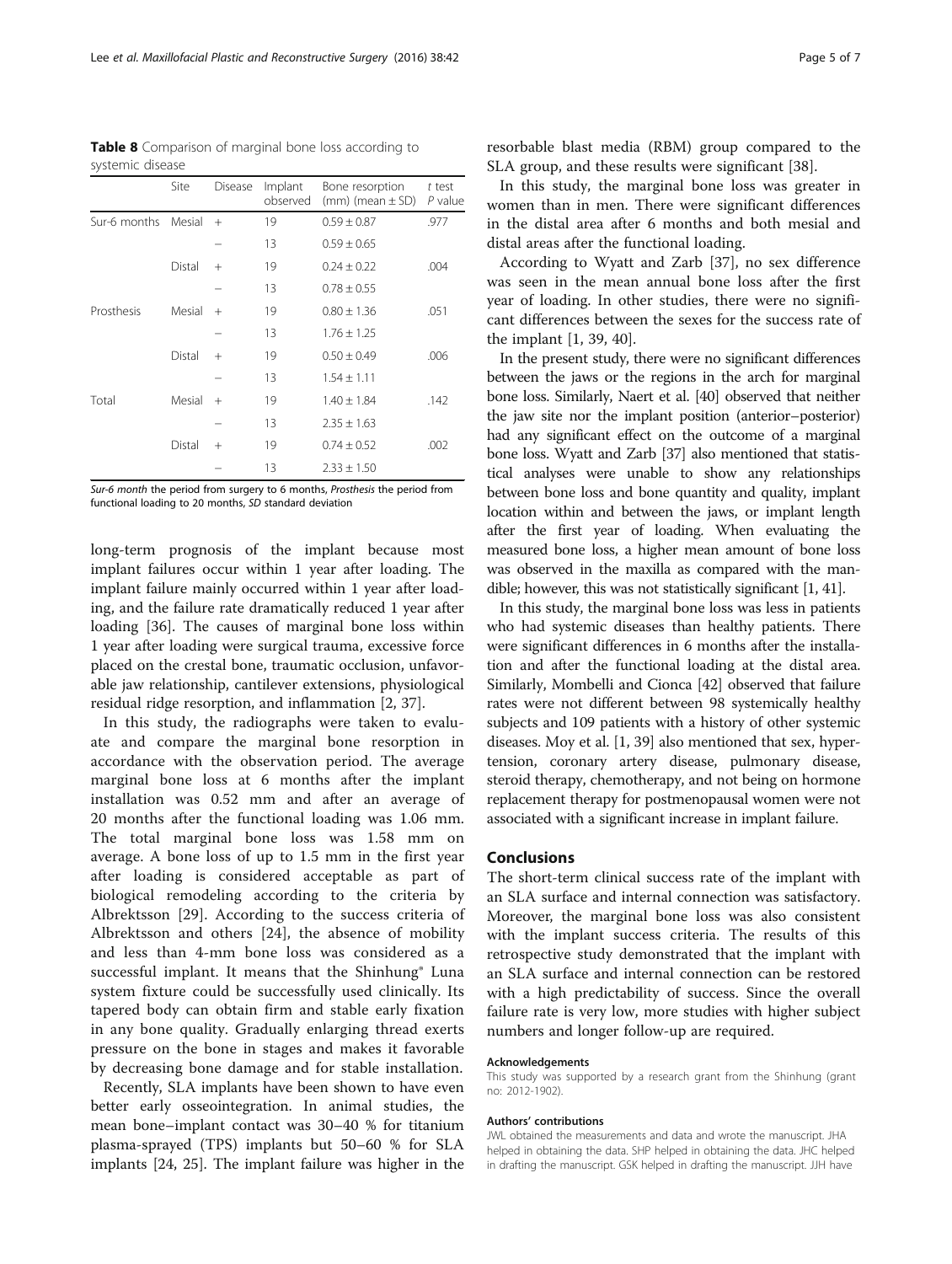<span id="page-5-0"></span>made substantial contributions to the analysis and interpretation of the data. SGJ have made substantial contributions to the analysis and interpretation of the data. MSK was involved in revising the manuscript. HKO was involved in revising the manuscript. SYR was involved in revising the manuscript. HJP participated in its design and coordination and carefully reviewed and revised the manuscript. All authors read and approved the final manuscript.

#### Competing interests

The authors declare that they have no competing interests.

# Ethics approval and consent to participate

Not applicable.

### Received: 3 August 2016 Accepted: 29 September 2016 Published online: 05 November 2016

#### References

- Kim SK, Kim JH, Lee KW, Cho KS, Han DH (2011) Success rate and marginal bone loss of Osstem USII plus implants: short term clinical study. J Korean Acad Prosthodont 49:206–213
- 2. Adell R, Lekholm U, Rockler B, Branemark PI (1981) A 15-year study of osseointegrated implants in the treatment of the edentulous jaw. Int J Oral Surg 10:387–416
- Buser D, Mericske-Stern R, Bernard JP, Behneke A, Behneke N, Hirt HP, Belser UC, Lang NP (1997) Long-term evaluation of nonsubmerged ITI implants. Part 1: 8-year life table analysis of a prospective multi-center study with 2359 implants. Clin Oral Implants Res 8:161–172
- 4. Albrektsson T, Dahl E, Enbom L, Engevall S, Engquist B, Eriksson AR, Feldmann G, Freiberg N, Glantz PO, Kjellman O et al (1988) Osseointegrated oral implants. A Swedish multicenter study of 8139 consecutively inserted Nobelpharma implants. J Periodontol 59:287–296
- 5. Becker W, Becker BE, Alsuwyed A, Al-Mubarak S (1999) Long-term evaluation of 282 implants in maxillary and mandibular molar positions: a prospective study. J Periodontol 70:896–901
- 6. Bahat O (2000) Branemark system implants in the posterior maxilla: clinical study of 660 implants followed for 5 to 12 years. Int J Oral Maxillofac Implants 15:646–653
- 7. Jang MJ, Yun PY, Kin YK (2013) Retrospective clinical study of new tapered design implants in maxillary posterior areas. ORAL BIOLOGY RESEARCH 37(2):105–111
- 8. Fanuscu MI, Chang TL, Akca K (2007) Effect of surgical techniques on primary implant stability and peri-implant bone. J Oral Maxilloface Surg 65:2487–2491
- 9. Choi SJ, Yoo JH, Lee KB, Kim JW (2012) The success rate of Mg-incorporated oxidized implants in partially edentulous patients: a prospective clinical study. J Korean Acad Prosthodont 50:176–183
- 10. Branemark PI, Hansson BO, Adell R, Breine U, LindstromJ, HallenO, Ohman A (1977) Osseointegrated implants in the treatment of the edentulous jaw. Experience from a 10-year period. Scand J Plast Reconstr Surg Suppl 16:1-132.
- 11. Branemark PI, Zarb GA, Albrektsson T (1985) Tissue-integrated prostheses: osseointegration in clinical dentistry. JPD 54(4):611–612
- 12. Albrektsson TO, Johansson CB, Sennerby L (2000) Biological aspects of implant dentistry: osseointegration. Periodontol 4:58–73
- 13. Zarb GA, Albrektsson T (1991) Osseointegration: a requiem for the periodontal ligament? Int J Periodont Res Dent 11:88–91
- 14. Huang HM, Pan LC, Lee SY, Chiu CL, Fan KH HOKN (2000) Assessing the implant/bone interface by using natural frequency analysis. Oral Surg Oral Med Oral Pathol Oral Radiol Endod 90:285–291
- 15. Barewal RM, Oates TW, Meredith N, Cochran DL (2003) Resonance frequency measurement of implant stability in vivo on implants with a sandblasted and acid-etched surface. Int J Oral Maxillofac Implants 18:641–651
- 16. Boronat-Lopez A, Pdnarrocha-Diago M, Martinez-Cortissoz O, Minguez-Martinez I (2006) Resonance frequency analysis after the placement of 133 dental implants. Med Oral Patol Oral Cir Bucal 11:E272–E276
- 17. Carlsson L, Ro¨stlund T, Albrektsson B, Albrektsson T (1988) Removal torques for polished and rough titanium implants. Int J Oral Maxillofac Implants 3:21–24
- 18. Gotfredsen K, Nimb L, Hjorting-Hansen E, Jensen JS, Holmen A (1992) Histomorphometric and removal torque analysis for TiO2-blasted

titanium implants. An experimental study on dogs. Clin Oral Implants Res 3:77–84

- 19. Cordioli G, Majzoub Z, Piattelli A, Scarano A (2000) Removal torque and histomorphometric investigation of 4 different titanium surfaces: an experimental study in the rabbit tibia. Int J Oral Maxillofac Implants 15:668–674
- 20. Klokkevold PR, Nishimura RD, Adachi M, Caputo A (1997) Osseointegration enhanced by chemical etching of the titanium surface. A torque removal study in the rabbit Clin Oral Implants Res 8:442–447
- 21. Wennerberg A, Albrektsson T, Andersson B, Krol JJ (1995) A histomorphometric and removal torque study of screw-shaped titanium implants with three different surface topographies. Clin Oral Implants Res 6:24–30
- 22. Ferguson SJ, Langhoff JD, Voelter K, von Rechenberg B, Scharnweber D, Bierbaum S, Schnabelrauch M, Kautz AR, Frauchiger VM, Mueller TL, van Lenthe GH, Schlottig F (2008) Biomechanical comparison of different surface modifications for dental implants. Int J Oral Maxillofac Implants 23:1037–1046
- 23. Kim SG, Oh MS, Kim YK, Oh HK, Choi GL, Oh YH (2007) Multicenter retrospective clinical study of Osstem USII implant system in complete edentulous patients. Implantology 11:12–21
- 24. Arlin M (2007) Survival and success of sandblasted, large-grit, acid-etched and titanium plasma-sprayed implants: a retrospective study. J Canadian Dent Asso 73:821–827
- 25. Buser D, Schenk RK, Steinemann S, Fiorellini JP, Fox CH, Stich H (1991) Influence of surface characteristics on bone integration of titanium implants. A histomorphometric study in miniature pigs. J Biomed Mater Res 25(7):889–902
- 26. Cochran DL, Nummikoski PV, Higginbottom FL, Hermann JS, Makins SR, Buser D (1996) Evaluation of an endosseous titanium implant with a sandblasted and acid-etched surface in the canine mandible: radiographic results. Clin Oral Implants Res 7(3):240–252
- 27. Cochran DL, Schenk RK, Lussi A, Higginbottom FL, Buser D (1998) Bone response to unloaded and loaded titanium implants with a sandblasted and acid-etched surface: a histometric study in the canine mandible. J Biomed Mater Res 40(1):1–11
- 28. Buser D, Nydegger T, Oxland T, Cochran DL, Schenk RK, Hirt HP et al (1999) Interface shear strength of titanium implants with a sandblasted and acid-etched surface: a biomechanical study in the maxilla of miniature pigs. J Biomed Mater Res 45(2):75–83
- 29. Albrektsson T, Zarb G, Worthington P, Eriksson AR (1986) The long-term efficacy of currently used dental implants: a review and proposed criteria of success. Int J Oral Maxillofac Implants 1(1):11–25
- 30. Cochran DL, Buser D, ten Bruggenkate CM, Weingart D, Taylor TM, Bernard JP et al (2002) The use of reduced healing times on ITI implants with a sandblasted and acid-etched (SLA) surface: early results from clinical trials on ITI SLA implants. Clin Oral Implants Res 13(2):144–153
- 31. Hong JY, Chae GJ, Jung UW, Kim CS, Cho KS, Chae JK, Chon KK, Choi SH (2007) Retrospective studies of dental implant placement at each intraoral site and situation. J Korean Acad Periodont 37(4):805–824
- 32. Buser D, Weber HP, Lang NP (1990) Tissue integration of non-submerged implants. 1-year results of a prospective study with 100 ITI hollow-cylinder and hollow-screw implants. Clin Oral Implants Res 1(1):33–40
- 33. Buser D, Janner S, Wittneben JG, Bragger U, Ramseier C, Salvi G (2012) 10-year survival and success rates of 511 titanium implants with a sandblasted and acid-etched surface: a retrospective study in 303 partially edentulous patients. Clin Implant Dent Relat Res 14:839–851
- 34. Behneke A, Behneke N, d'Hoedt B (2000) The longitudinal clinical effectiveness of ITI solid-screw implants in partially edentulous patients: a 5-year follow-up report. Int J Oral Maxillofac Implants 15:633–645
- 35. Buser D, Mericske-Stern R, Dula K, Lang NP (1999) Clinical experience with one-stage, non-submerged dental implants. Adv Dent Res 13:153–161
- 36. Kim YK, Yun PY, Son DI, Kim BS, Hwang JW (2006) Analysis of clinical application of Osstem(R) (Korea) implant system for 6 years. Implantology 10:56–65
- 37. Wyatt C, Zarb G (2002) Bone level changes proximal to oral implants supporting fixed partial prostheses. Clin Oral Impl Res 13:162–168
- 38. Elkhaweldi A, Lee DH, Wang W, Cho SC (2014) The survival rate of RBM surface versus SLA surface in geometrically identical implant design. J Oral Bio 1(1):8–15